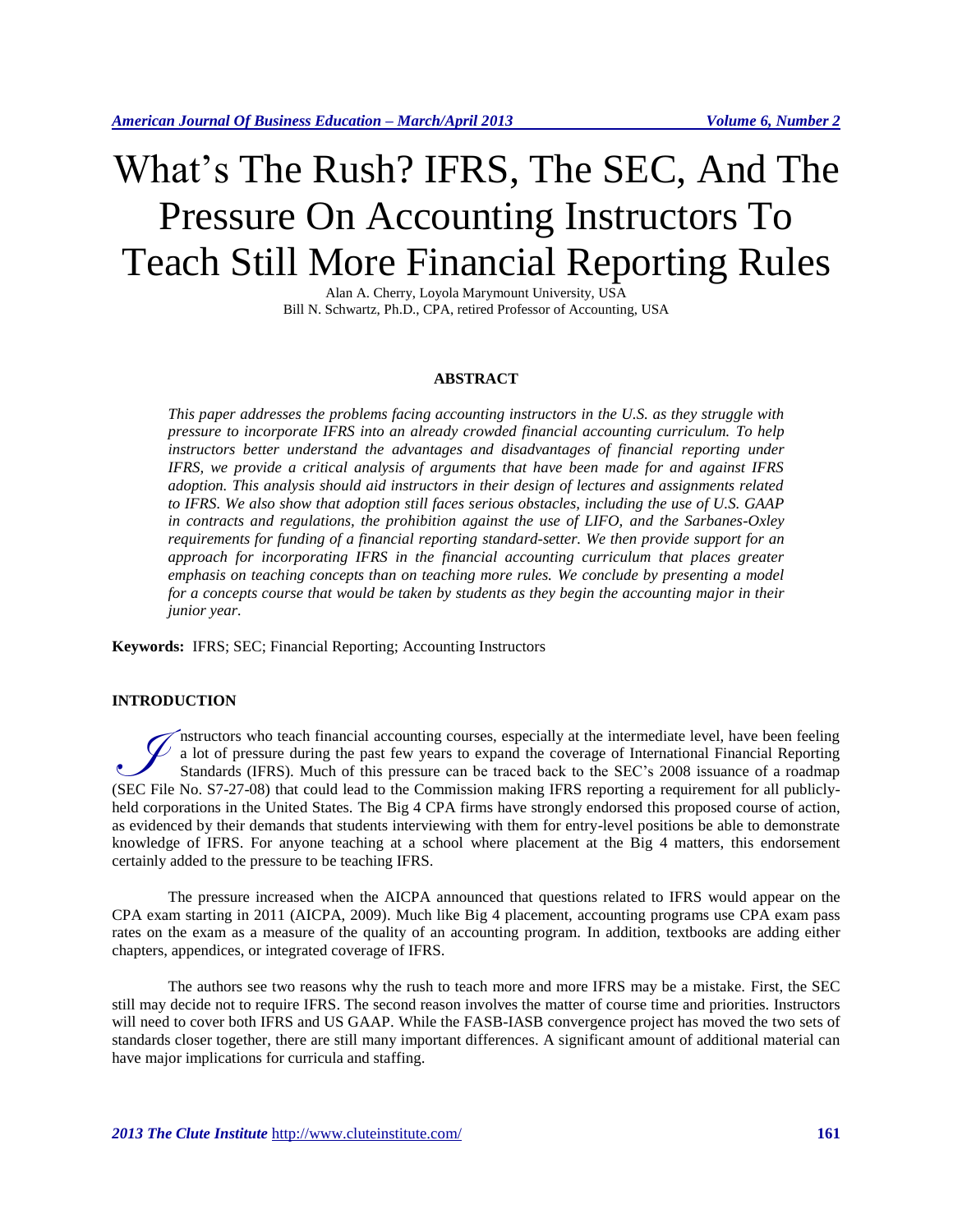Adding some or all of the IFRS pronouncements to the myriad of GAAP rules instructors already cover will exacerbate a problem critics have been noting for years - the need to establish a desirable balance between procedures and concepts that allow sufficient opportunities to develop critical thinking skills. Instead of either substituting IFRS for GAAP or trying to do both, perhaps the challenge instructors are facing could be turned into an opportunity to fundamentally rethink how we teach financial accounting and reporting.

The rest of this paper is devoted to exploring, in more detail, the reasons cited for slowing the rush to teach IFRS and to offering some thoughts on a new direction for teaching financial accounting. First, we provide a critical examination of the three main arguments that proponents make to support adopting IFRS in the U.S. Second, we present the ten main arguments against SEC adoption of IFRS. Third, we explore the possible ways the SEC may decide the issue as indicated by recent reports and speeches by the staff of the SEC. Both seem to be pointing to a possible compromise solution of the IFRS issue. Fourth, to support the contention that we need less teaching of rules, we will discuss some thoughts of other educators, especially those from Professor Mary Barth, who is a former member of the IASB. Last, we will offer our suggestions for changes in curricula that could help meet the challenges.

The critical analysis of IFRS that follows should be helpful to accounting instructors in several ways. The analysis could help instructors design writing or group presentation assignments focused on IFRS. These would in turn help students discover, through active learning, that IFRS will not solve all financial reporting problems. The analysis could also help instructors develop lecture material dealing with IFRS that goes beyond what appears in textbooks or comes from the Big 4 or the AICPA.

The analysis also should help instructors to recognize the bias that underlies the pressure they are getting from the Big 4 to teach IFRS. The firms are the only ones sure to benefit from SEC adoption of IFRS. It also appears they want to shift some of their training costs on to us in academe. We need to keep our focus on concepts and a critical approach to all accounting rules, both GAAP and IFRS. Finally, the analysis we provide should also help faculty to counter the pressure from the Big 4 by helping to prepare them for discussions of IFRS with firm representatives.

#### **THE MAIN ARGUMENTS IN SUPPORT OF SEC ADOPTION OF IFRS**

Those who support SEC adoption of IFRS make one or more of the following arguments: 1) there should be a single set of high-quality globally-accepted accounting standards and that IFRS is that set of standards already; 2) SEC adoption of IFRS will help investors and other users of financial statements by increasing comparability throughout the world; and 3) IFRS is a principles-based set of standards while U.S. GAAP is a rules-based set of standards, and that principles-based is superior.

#### **High Quality Standards**

In their responses to the SEC's "Roadmap for the Potential Use of Financial Statements Prepared in Accordance with International Financial Reporting Standards by U.S. Issuers", all of the Big 4 CPA firms make the first of the three arguments noted above. (Letters to the SEC in response to the Roadmap appear on the SEC's website at www.sec.gov/comments/s7-27-08/s72708.shtml.) An example is a quotation from KPMG's comment letter:

*We continue to support, as the ultimate goal, the use of a single set of high-quality, globally-accepted accounting standards issued by a single global standard-setter for financial reporting purposes. As the Proposed Roadmap states, approximately 113 countries either require or permit the use of IFRS for financial reporting by listed companies. Therefore, IFRS is the most likely means to achieve the goal of a single set of high-quality, globallyaccepted accounting standards.* (KPMG, April 16, 2009, 1-2)

Some major U.S. corporations also showed support for IFRS as a set of high-quality standards. General Electric cited the need for companies and investors having "a level playing field through the use of a single set of high-quality global accounting standards" (April 21, 2009, 2). Wal-Mart expressed the belief that IFRS "has the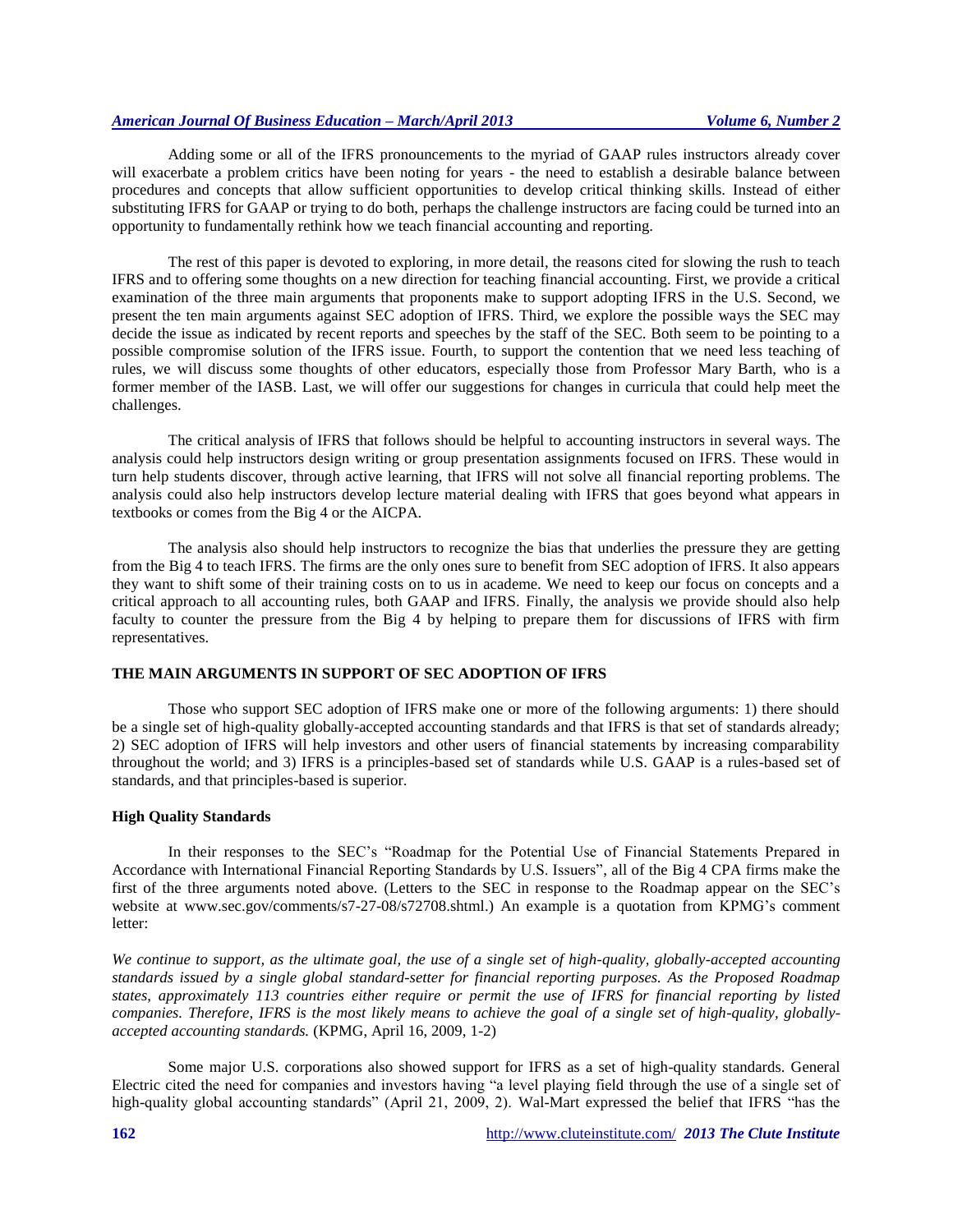potential for being that set of standards" (April 20, 2009, 1). However, it seems premature to conclude that IFRS is of high-quality. IFRS has been widely used only since 2005 when the European Union (EU) adoption went into effect. Countries with major economies, such as China and Japan, have either recently adopted IFRS, are permitting the use of IFRS, or are in the process of doing so. Other countries, such as India, have chosen to depart from IFRS in various ways.

As part of its response to the SEC's proposal, the Financial Policy Reporting Committee of the Financial and Accounting Section of the American Accounting Association discussed the findings of ten studies published between 2003 and 2009. The Committee concluded the following: "In summary, the results suggest that IFRS reflects standards that are generally 1) higher quality than non-U.S*.* accounting standards, and 2) similar or lower quality relative to U.S. GAAP" (2010, 122). So, while IFRS eventually may fulfill its promise of high-quality accounting standards, it is too early to come to such a conclusion.

#### **Comparability**

The second argument in favor of adoption is that IFRS will improve comparability. As the SEC states, having a single set of standards "would facilitate cross-border capital formation while also helping to provide investors with the comparable and material information they need to make informed decisions about investment opportunities" (Release No. 33-9109, 3). In their research report commissioned by the FASB, Hail, Leuz, and Wysocki (2009, 12) note that "more comparable reporting across firms from different countries facilitates crossborder investment and the integration of capital markets". However, after reviewing several studies of the role of accounting standards and comparable reporting, the authors concluded that the "evidence implies that moving to a single set of accounting standards is not enough to produce comparability of reporting and disclosure practices, even if these standards are strictly enforced and implemented" (2009, 16).

In its letter to the SEC, IBM expressed strong support for a single set of standards that "will enable investors to compare companies across national boundaries, enhance the efficiency of capital markets worldwide, improve the quality of information reported by entities in various jurisdictions, and reduce the burden and cost of compliance with multiple reporting frameworks . . . " (February 19, 2009, 1).

Price Waterhouse Coopers asserts that a "globally consistent accounting framework will provide the crossjurisdiction and cross-industry transparency and comparability demanded by investors, enabling them to make informed capital allocation decisions" (April 20, 2009, 1). However, the firm's survey of IFRS adoption by country, conducted in September 2010, shows that IFRS may not be able to provide truly comparable financial statements. Table 1 summarizes the status of IFRS adoption in selected countries with some of the largest economies in the world.

| <b>Country Names</b>      | <b>Description of IFRS Adoption</b>                                                                           |  |  |  |  |
|---------------------------|---------------------------------------------------------------------------------------------------------------|--|--|--|--|
| Brazil                    | Starting in 2010, listed companies must file financial statements prepared in accordance with the CPCs,       |  |  |  |  |
|                           | which is new Brazilian GAAP. This is IFRS as adopted locally. Certain options allowed in IFRS are not         |  |  |  |  |
|                           | allowed in Brazil and some additional disclosures are required. According to PWC, there are very few          |  |  |  |  |
|                           | other differences between the CPCs and IFRS. For regulatory purposes, banks and insurance companies           |  |  |  |  |
|                           | use IFRS as published by IASB. (PWC, 2010, 36-37)                                                             |  |  |  |  |
| <b>Russian Federation</b> | Listed companies will have to prepare their consolidated financials in accordance with IFRS as of the end     |  |  |  |  |
|                           | of the year after the Federation officially adopts IFRS. However, IFRS has not yet been adopted. The use      |  |  |  |  |
|                           | of IFRS is already permitted for regulatory filings. (PWC, 2010, 108-109)                                     |  |  |  |  |
| India                     | For listed filings, financial statements must be prepared in accordance with Indian GAAP, not IFRS. The       |  |  |  |  |
|                           | use of IFRS is prohibited for statutory filings. The Indian Institute of Chartered Accountants has            |  |  |  |  |
|                           | announced a plan for a transition to an Indian version of IFRS, starting April 2011 and to be completed       |  |  |  |  |
|                           | April 1, 2014. (PWC, 2010, 135-136)                                                                           |  |  |  |  |
| China                     | For listed filings, companies must use Chinese Accounting Standards (CAS) that are somewhat                   |  |  |  |  |
|                           | converged with IFRS. However, PWC notes that it is not a direct translation of IFRS. For statutory            |  |  |  |  |
|                           | filings, IFRS is prohibited. In fact, Chinese financial institutions were required to use IFRS prior to 2008, |  |  |  |  |
|                           | but the requirement was removed in 2008. The Chinese Ministry of Finance has plans to further converge        |  |  |  |  |
|                           | CAS with IFRS in the near future. (PWC, 2010, 131-132)                                                        |  |  |  |  |

**Table 1: Varying Adoption Of IFRS By Countries With Significant Economies**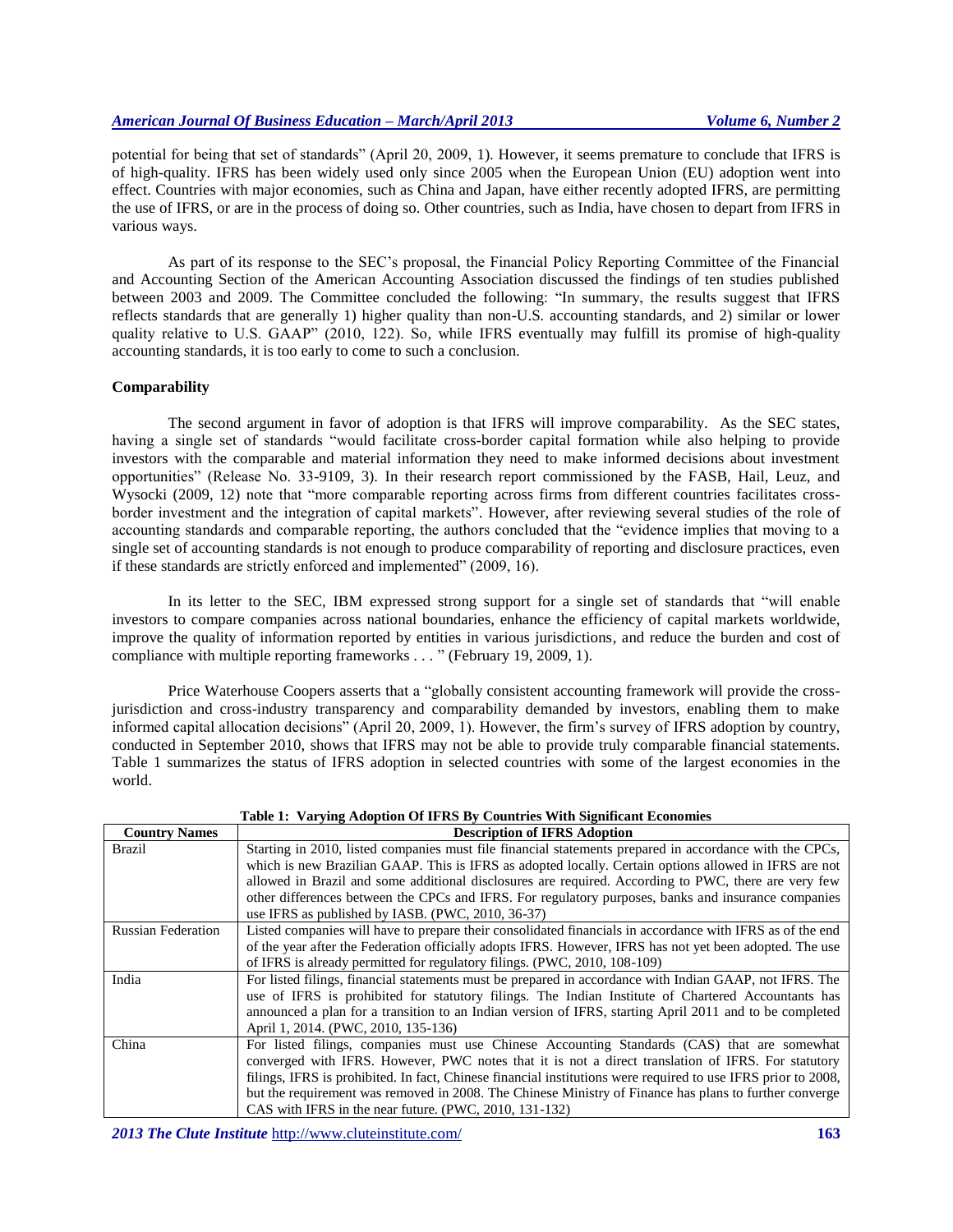| Hong Kong             | For both listed and regulatory filings, companies use local GAAP (HK Financial Reporting Standards)<br>which have been mostly converged with IFRS. (PWC, 2010, 133-134) |
|-----------------------|-------------------------------------------------------------------------------------------------------------------------------------------------------------------------|
| Japan                 | Since March 31, 2010, some listed companies have been permitted to use IFRS for both listed and                                                                         |
|                       | statutory filings. The Financial Services Agency (FSA) of Japan issued a roadmap in June 2009 for                                                                       |
|                       | mandatory IFRS adoption. A final decision is expected in 2012. It will be IFRS, as adopted by the FSA,                                                                  |
|                       |                                                                                                                                                                         |
|                       | and every individual standard must be approved by the FSA. Similar to here in the U.S., the ABJ, the                                                                    |
|                       | Japanese standard-setter, has been working closely with the ISAB on convergence since March 2005 with                                                                   |
|                       | a Memorandum of Understanding, known as the Tokyo Agreement, issued in August 2007. (PWC, 2010,                                                                         |
|                       | 142-143, and IASB Press Release, June 10, 2011)                                                                                                                         |
| Korea                 | IFRS is required for all listed companies, except for financial institutions, for both listed and statutory                                                             |
| (Republic of Korea)   | filings from 2011. It was permitted starting in 2009. This is IFRS as published by the IASB and translated                                                              |
|                       | word-for-word into Korean. (PWC, 2010, 146-147)                                                                                                                         |
| Australia             | IFRS is required for most listed companies for both listed and statutory filings. There are some additional                                                             |
|                       | disclosures required. The Australian accounting standards for not-for-profit and public entities include                                                                |
|                       | some provisions that are not always compliant with IFRS. (PWC, 2010, 220-221)                                                                                           |
| Canada                | The Canadian ASB approved the incorporation of IFRS into the Canadian Institute of Chartered                                                                            |
|                       | Accountants Handbook without modification. Listed companies must use IFRS for all filings starting in                                                                   |
|                       | 2011. (PWC, 2010, 8-9)                                                                                                                                                  |
| Mexico                | In November 2008, The Mexican securities regulator and the Mexican accounting standard-setter decided                                                                   |
|                       | to adopt IFRS, effective for listed companies for periods ended December 31, 2012. This is IFRS as                                                                      |
|                       | published by the IASB. However, for statutory filings, companies may either use IFRS or local Mexican                                                                   |
|                       |                                                                                                                                                                         |
|                       | FRS. In addition, the standard-setter is in the process of converging all of Mexican FRS for all Mexican                                                                |
|                       | private entities. (PWC, 2010, 22-23)                                                                                                                                    |
| Germany               | IFRS is permitted for stand-alone financial statements as long as consolidated financial statements are                                                                 |
|                       | prepared using local GAAP (HGB) and are filed. The statutory accounts must be prepared in accordance                                                                    |
|                       | with local GAAP. Furthermore, no convergence of German GAAP and IFRS is planned. German                                                                                 |
|                       | Statutory GAAP has been updated recently to make it more similar to IFRS, but substantial differences                                                                   |
|                       | still remain. (PWC, 2010, 72-73)                                                                                                                                        |
| France                | IFRS is prohibited for statutory filings. The French standard setting body has not announced any adoption                                                               |
|                       | or convergence plans. (PWC, 2010, 68)                                                                                                                                   |
| <b>United Kingdom</b> | IFRS is permitted but not required for statutory filings. Companies can still use UK GAAP if they wish,                                                                 |
|                       | but once IFRS is adopted, there is no going back to UK GAAP. The UK ASB has incorporated some                                                                           |
|                       | IFRS into UK GAAP. The Board has issued an exposure draft of a standard that would create three tiers                                                                   |
|                       | of reporting entities, with the top tier required to apply EU-adopted IFRS for periods starting on or after                                                             |
|                       | July 1, 2013. (PWC, 2010, 124-125)                                                                                                                                      |
| Italy                 | IFRS is required for banks and some insurance companies and is permitted for all other companies for                                                                    |
|                       | statutory filings. Partial convergence of local GAAP and IFRS is planned, but there is not yet a timetable.                                                             |
|                       | $(PWC, 2010, 84-85)$                                                                                                                                                    |
| Spain                 | IFRS is permitted for statutory filing. If it is not used, then companies must use New Spanish GAAAP,                                                                   |
|                       | which became effective January 1, 2008, and is essentially IFRS with some differences. (PWC, 2010,                                                                      |
|                       | $116-117$                                                                                                                                                               |
|                       |                                                                                                                                                                         |

There are many other countries that have either adopted IFRS completely, partially, or not at all.

#### **Principles-based Vs. Rules-based**

The third argument often made to support adopting IFRS is that the IASB writes principles-based standards that result in more useful financial statements and disclosures. Six years before the SEC started talking about adopting IFRS, the SEC staff studied possible adoption in the U.S. of a principles-based system.

The staff notes that "there was a growing sense that the standard setting process in the U.S. may have become overly rules-based" (SEC, 2003, 10). The staff lists three commonly accepted problems associated with rules-based standards: 1) they contain numerous bright-line tests (the FASB's criteria for lease capitalization is a favorite example of such a standard) which create opportunities for financial engineering; 2) they contain numerous exceptions, "resulting in inconsistencies in accounting treatment of transactions and events with similar economic substance"; and 3) they produce the need for very detailed guidance, "creating complexity in and uncertainty about the application of the standard" (SEC, 2003, 10). The staff then gives its definition of an ideal principles-based system: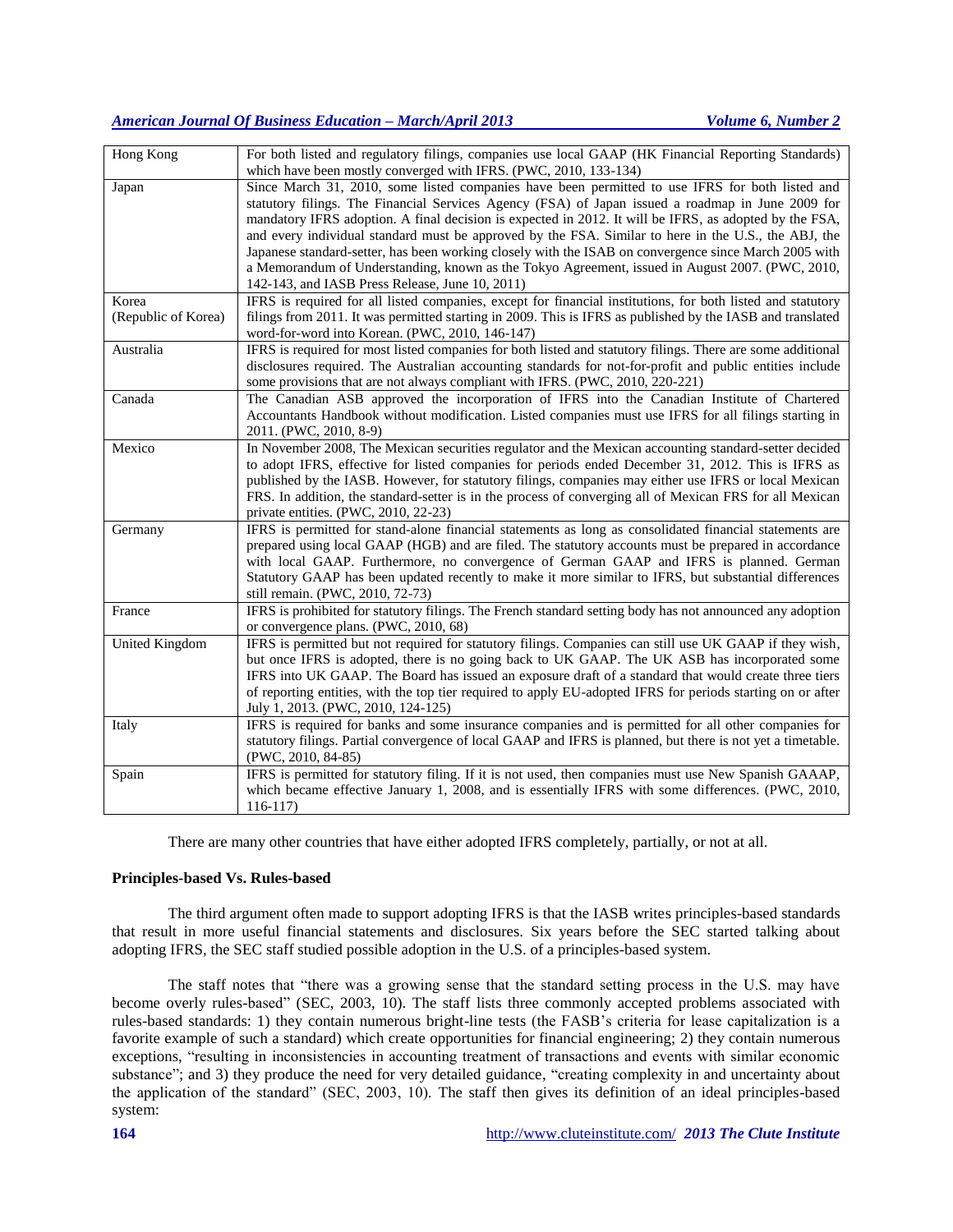*In our view, the optimal principles-based accounting standard involves a concise statement of substantive accounting principles where the accounting objective has been incorporated as an integral part of the standard and where few, if any, exceptions or internal inconsistencies are included in the standard. Further, such a standard should provide an appropriate amount of implementation guidance given the nature of the class of transactions or events and should be devoid of bright-line tests. Finally, such a standard should be consistent with, and derive from, a coherent conceptual framework of financial reporting.* (SEC, 2003, 12)

Sir David Tweedie (2007), then Chairman of the IASB, does not portray IFRS as being principles-based yet, but he argues strongly for moving in that direction. He notes "a growing sense that accounting is becoming too complex" and that "financial statements are becoming ever more difficult for even the sophisticated investor to use" (2007, 2). According to Tweedie, "IASB is well-positioned to take the lead in the effort to develop principles-based standards with the great majority of the world's economies moving toward IFRSs" (2007, 2). He then describes (2007, 7) some of the elements that would go into the creation of that system:

- 1. If complexity is to be avoided, the exceptions to the scope and to treatments will have to be eliminated. Similarly, application guidance will have to be limited to only what is absolutely necessary to operationalise the principle.
- 2. Principles should be tied to the conceptual framework.
- 3. A principle-based standard relies on judgements. Disclosure of the choices made and the rationale for these choices would be essential.

Tweedie is quite aware that this change in approach will be difficult to accomplish. "Use of judgement will require preparers and auditors to exercise courage and to defend their judgements." (2007, 7) One of the implications for educators is that the "training of accountants would have to change," with basic concepts having to be emphasized in school (2007,8).

Miller and Bahnson (2010a) describe principles-based versus rules-based as a bogus issue. They note that educators need high-level concepts to help students understand what accounting is supposed to accomplish and for prescriptive writing. Statement preparers may prefer broad principles for their flexibility, but auditors find comfort in detailed rules and regulators (like the SEC) as they need them for enforcement purposes. They conclude that principles are needed to constrain standard-setters against losing sight of producing useful financial statements. However, rules are needed to guide and protect practitioners while giving regulators a basis for prosecuting violators who stray outside the lines (2010a, 16).

Benston, Bromwich, and Wagenhofer (2006b), in a discussion of reasons for rules-based standards, note FASB has explained that they make exceptions to the principles underlying their standards because the standards result from "the Board having to make compromises with presumably powerful interest groups that prevented it from implementing its desired principles" (2006b, 168). To clarify what is meant by a principles-based approach, Benston et.al. examine the currently different approaches to lease accounting under IFRS and under U.S. GAAP. As noted earlier, FASB ASC 840 is often cited as a rule-based standard due to its bright lines. The authors point out that the IASB's more principles-based approach results in "less verbose standards than with rules-based standards" (2006b, 183). In IAS 17, the IASB defines a finance lease (equivalent to a capital lease under U.S. GAAP) as "a lease that transfers substantially all the risk of rewards incident to ownership of an asset" (IASB, par. 3). In contrast to the FASB's bright lines, the IASB's third and fourth criteria for capitalization are to classify the lease as a finance lease if the lease term is for the 'major part' of the asset's economic life or the present value of the minimum lease payments is 'substantially all' of the fair value of the leased asset (Benston, 2006b, 183). Under the current FASB lease rules, managers can structure lease agreements to have the lease recorded as operating instead of capital. Under IAS 17, it is conceivable that "accountants might account for the same leases differently, depending on how they interpret 'a major part' and 'substantially all" (2006, 183). Benston et al. (2006, 183) conclude that ". . . both approaches might result in differences or be abused".

One of the most outspoken academic critics of IFRS adoption has been Professor Shyam Sunder. With regard to IFRS being high-quality standards, Sunder asks, "Is it possible to put two standards, say those written by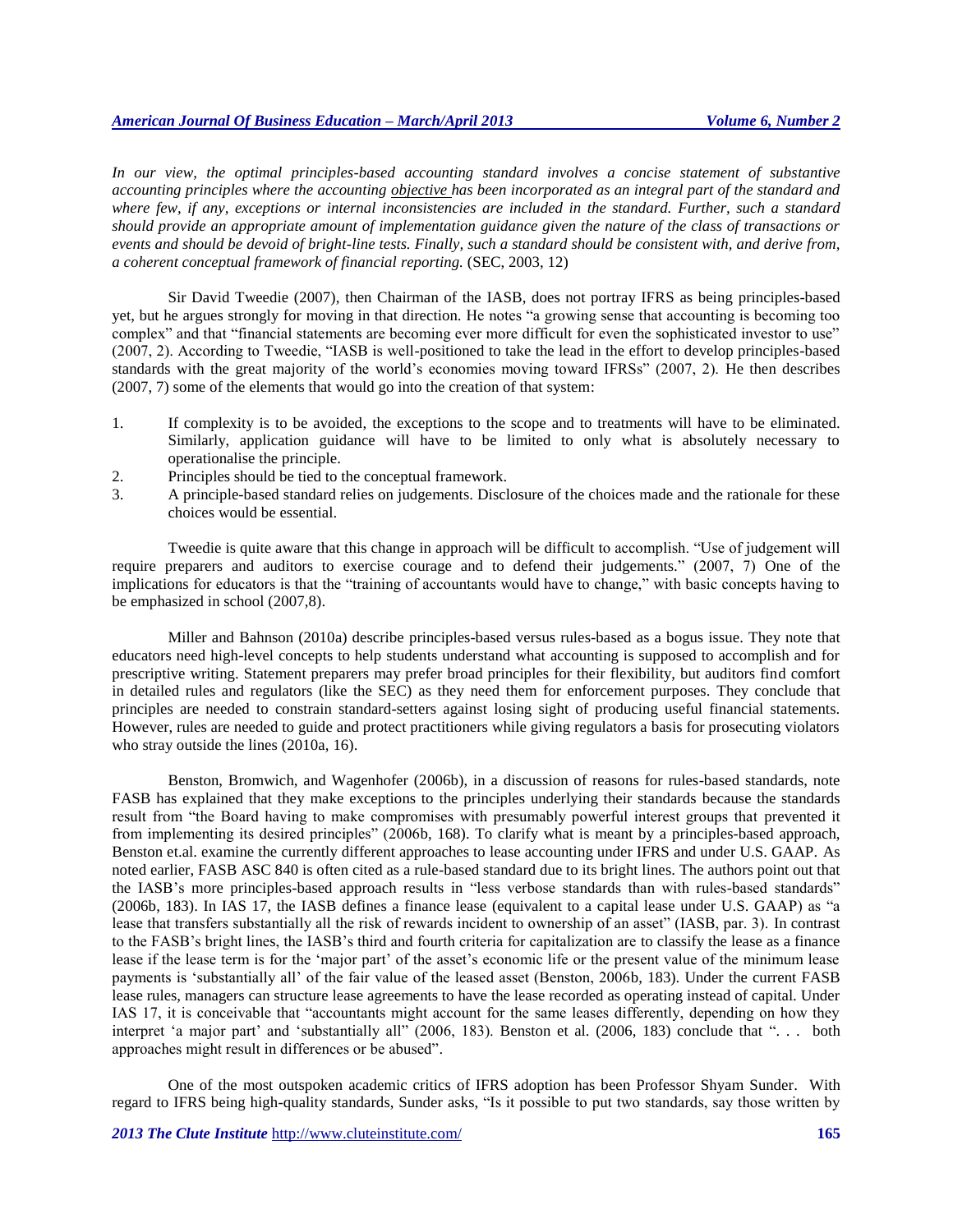the FASB and the IASB, side-by-side and obtain some reasonable agreement across experts about their quality? . . . [N]either the quality nor the methods of measuring the quality of a standard has been specified or explained" (2009, 104).

Sunder states his belief that the main motivation for those committed to IFRS adoption is a desire for the replacement of our supposed rules-based set of standards with a principles-based set, "but nobody can tell you what it means or give you substantive examples" (2009, 103). He notes that a March 2008 compilation of IFRS and their official interpretations and guidance is 2,752 pages long. "One would have to think long and hard to find a profession whose principles require this many pages to state." (2009, 103)

Therefore, instructors need to be careful when talking to their students about IFRS. They should state that while it is possible that IFRS may prove to be high quality standards, there is not enough evidence to make that claim as yet. As for comparability, they should explain that if companies in all the major economies use IFRS as written by the IASB, then users of the financial statements of these companies could compare them with confidence. However, the international community is a long way from achieving that goal. Finally, instructors need to make it clear that IFRS is not purely principles-based and that U.S. GAAP is not purely rules-based. Both sets of standards are a mixture and are likely to remain that way.

#### **THE MAIN ARGUMENTS AGAINST SEC ADOPTION OF IFRS**

In this section, we discuss some of the arguments that have been made against adoption of IFRS in the U.S. Our review of the literature and the many letters received by the SEC on this topic helped us to identify what we believe are the ten most important arguments.

## **1. The Cost Of Switching To IFRS Will Be Too Great And It Will Exceed Any Possible Benefits.**

ExxonMobil predicted that "conversion to IFRS will be a major cost burden that would easily exceed the cost of SOX 404 implementation" (2009, 1). Chevron estimates its conversion costs at \$250 million. They describe a daunting process: "Embedding IFRS into the business processes and systems of companies the size of Chevron is a multi-year and costly undertaking" (April 16, 2009, 2). McDonald's is also very concerned about the costs involved with a switch to IFRS: "the costs to comply with the mandate would be extraordinary" (2009, 1). They believe "significant costs would also be incurred by other constituents, including government agencies, educators, credit agencies and financial institutions. We have significant concerns with justifying these costs compared with the incremental benefits of converting to IFRS relative to convergence" (2009, 2). Wal-Mart also commented on the cost of conversion, stating that the process "will be an expensive project for any company, but especially multinational companies that may not have consistent systems and process throughout the global organization.

David Reilly of *The Wall Street Journal* spoke about IFRS. Reilly wonders, "Why are we so determined to abandon our own system and move to international standards?" While he sees few benefits from such a change, "the costs of switching will be high". He quotes an unnamed CFO of a large publicly-traded U.S. corporation to support his statement regarding costs. In a letter to the *Journal*, this executive wrote the following: "The conversion process, I believe, will cost most companies about 0.5% to 1.0% of revenues, with those costs spread out over a three-year conversion process. Based on the S&P alone, that translates to more than \$40 billion to \$60 billion in costs." (2011, 8-9)

# **2. Funding Of The IASB Is Provided By Contributions Which Make It Vulnerable To Pressure From Donors, And This Arrangement Violates Section 109 Of The Sarbanes-Oxley Act Of 2002.**

NASBA expressed serious concerns about the way the IASB is funded and how that affects its independence. They note that in contrast with the current situation of the FASB, the IASB is more like the FASB prior to the passage of Sarbanes-Oxley - "Dependent on contributions, including significant funding from public accounting firms. Therefore, the IASB is not free from influence by members or member organizations of public accountants or, for that matter, the clients of such firms." (2009, 5)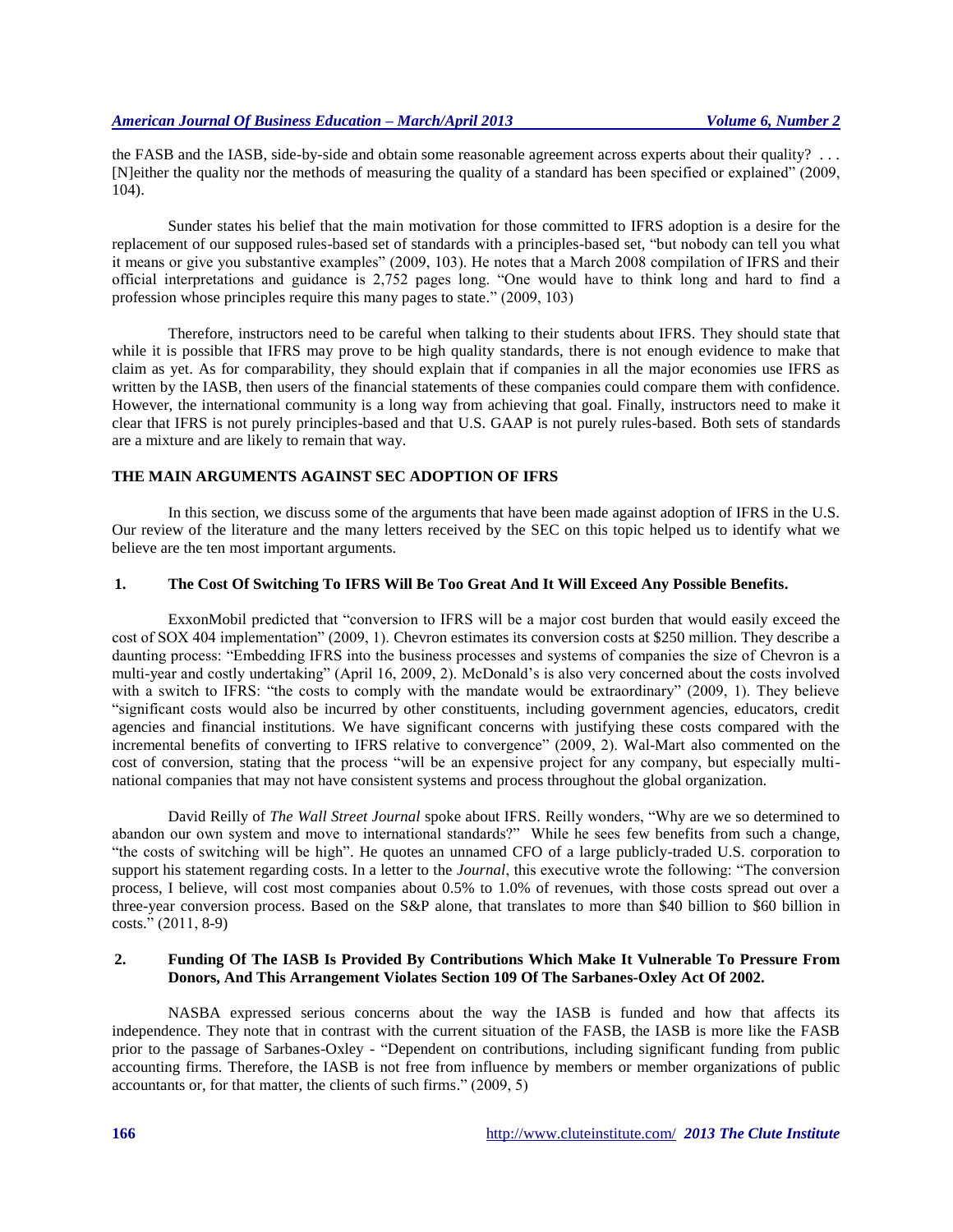Miller and Bahnson (M&B) also discussed the problem of funding for the IASB. "A donations-based funding arrangement can intimidate board members while also creating an entitlement mentality in too many preparers and auditors, in the sense that they come to believe that their "gifts" endow them with the right to influence outcomes" (2009a, 14). McDonald's notes that the SEC must ensure that "the IASC Foundation has a secure funding mechanism that permits the IASB to function independent of special interest groups" (2009, 3).

M&B (2009b) also discuss the rules for funding an accounting standard-setter contained in the Sarbanes-Oxley Act of 2002. Sections 108 and 109 of the Act requires the PCAOB to fully fund its designated standard-setter. The authors point out that if the SEC adopts IFRS for U.S. corporations, "the IASB would have to be 100 percent funded by mandatory fees collected from U.S. companies (2009b, 16)". They ask us to consider the following scenario: "The IASB would meekly accept gifts from the United States while Congress would have to force U.S. managers to hand over shareholders' money to an international body well beyond the SEC's reach." (2009b, 16). They note several reasons why this scenario is not a plausible one.

### **3. Having The IASB As A Monopoly Standard-setter Will Limit Experimentation And Improvement In Accounting Standards.**

Sunder (2009) examines the possible danger associated with having a monopoly regulator writing all of the world's accounting standards. He notes the complexity of designing an accounting standard that will affect millions of individuals and suggests that it is almost impossible to design it properly without some sort of field trial. He fears that having one standard-setter risks discouraging "the search for, experimentation with, and ultimate adoption of innovative solutions to financial reporting problems. Under a monopoly regulator, learning from trial-and-error and from alternative practices is not possible" (2009, 106).

In their book concerning the development and future of accounting standards, Benston, Bromwich, Litan, and Wagenhofer (2006) note their fear that the creation of a monopoly standard-setter will limit experimentation and improvement of accounting standards and practices. They believe that:

*there are problems with any monopoly standard-setter - whether it be the FASB, the IASB, or any other similar body - in that it has no incentive to respond quickly to market forces or necessarily search for the highest-quality accounting standards, let alone keep its actions free from political influence. An international rule-making body, where consensus must be reached across standard-setters from different countries, may be even slower in issuing new rules . . ."* (2006, 236)

# **4. There Are Serious Concerns About How The Proper Use Of IFRS Could Be Enforced Around The World In A Consistent Manner.**

Ball (2006) sees a danger for investors of uneven implementation of IFRS. He feels there are "overwhelming political and economic reasons to expect IFRS enforcement to be uneven around the world" (2006, 15). He states that "the primary effect of local political and market factors will lie under the surface, at the level of implementation, which is bound to be substantially inconsistent across nations. Does anyone seriously believe that implementation will be of equal standard in all ... countries ... that have announced adoption of IFRS in one way or another?" (2006, 16)

Ball also raises the possibility that the IFRS "brand name" could create an illusion of high quality financial reporting. He expects that the countries with less well-developed accounting standards of their own, which seem to comprise the majority of IFRS adopters, will not incur much cost because they will not do much to enforce the adopted standards. Countries like the U.S. and the UK that already have the necessary institutions in place will incur high adoption costs. According to Ball, these institutions include "higher-quality audit profession, more effective courts system, and better shareholder litigation rules" (2006, 23).

M&B (2010b) also addressed the likelihood that IFRS will create an illusion of uniformity if they are adopted everywhere, expressing their belief that those advocating IFRS adoption here are either naïve or worse because they: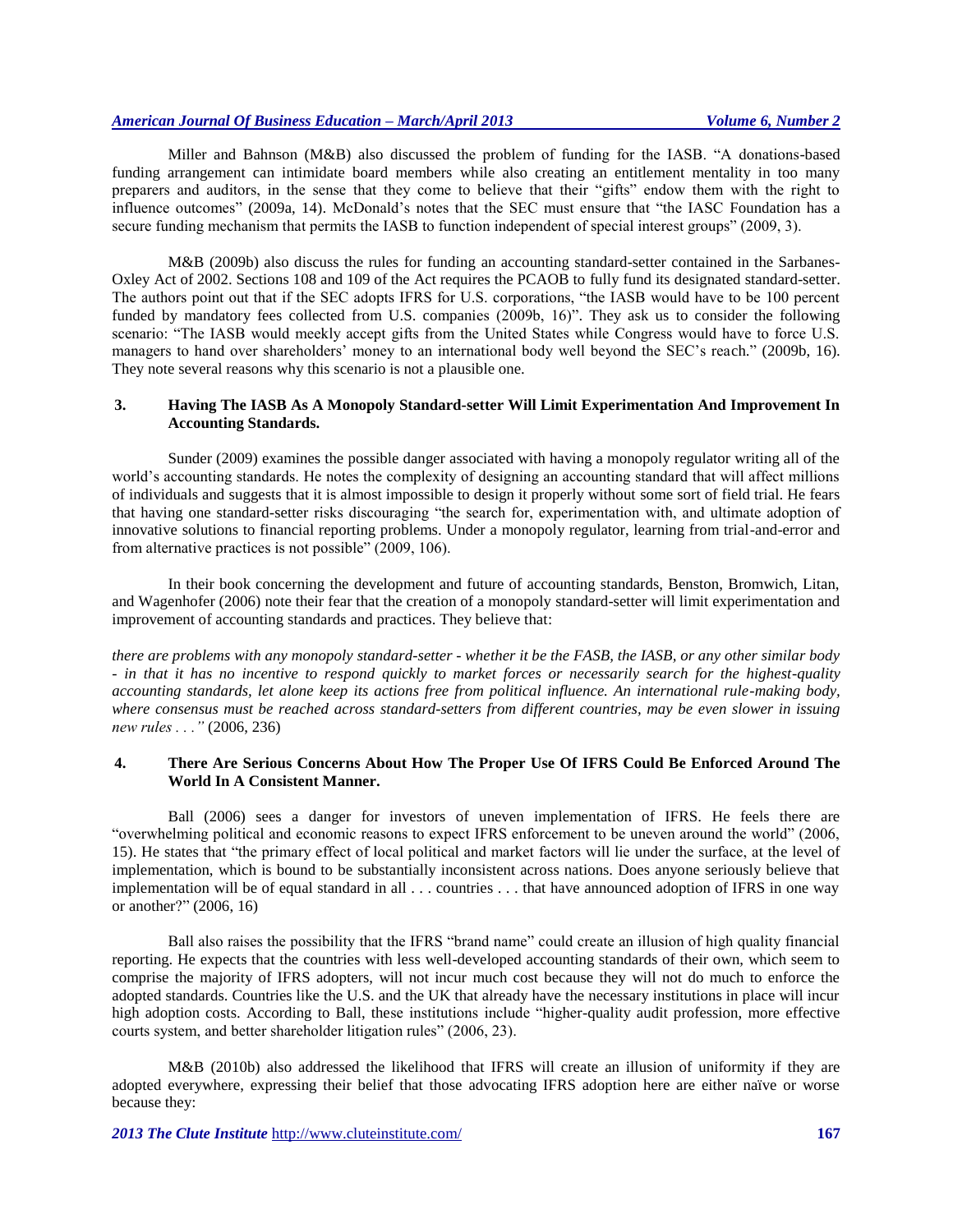*seem to assume the rest of the world has regulatory and enforcement systems on the same order as the U.S. SEC. To the contrary, the SEC is the product of 75 years of hard work and millions upon millions of dollars. There are no other market regulators with its human, financial, and political resources. Yet, even it struggles to stay ahead of auditors and managers who deceive and defraud by bending and breaking GAAP.* (2010b, 14)

NASBA points out that in an ideal world, countries could create an acceptable international regulatory organization, but "we do not live in an ideal world and it is unlikely that an international regulatory organization would ever effectively be created by nations . . ." (2009, 3). Jack Ciesielski, a well-known commentator in the accounting area, notes that instead of continuing the rush to converge, "maybe what is needed is a few more years of friendly competition between standard-setters" and a revised roadmap that "includes protection from political pressure and the effective worldwide enforcement of accounting standards" (2008, 17).

# **5. Political Considerations Around The World Will Make The Goal Of A Single Set Of High Quality Global Accounting Standards Impossible To Achieve.**

Benston et al. (2006a) are convinced that the goal of having a single set of global accounting standards cannot succeed, stating:

*we find it hard to believe that a single set of global standards can eventually evolve and, more importantly, be sustained in the face of often substantially different national accounting regimes. Sheer political considerations suggest that the same domestic political interests that were successful in the past in influencing the direction taken by a national standard-setter would resist any shift of decision-making to an international body that could not be as easily swayed by the local interests of some national constituencies.* (2006a, 231)

Benston et al. then provide an example of what they mean. "When the IASB commenced its deliberations on an [employee stock] options standard, the chairman of the Committee on Financial Services of the U.S. House of Representatives, Michael Oxley (co-sponsor of the Sarbanes-Oxley Act of 2002), wrote to the IASC Foundation saying that the development of a standard that required expensing would undermine the acceptability of the IFRS. To its credit, the IASB did not give in . . ." (2006a, 232).

# **6. The European Union (EU) Has Too Much Influence Over The IASB.**

Benston et al. are concerned by what happened to the IASB's rules governing financial instruments (IAS 39) when the EU exerted pressure to rewrite the rule. "First, the IASB did not enforce its own rules of due process when it reopened a standard it had adopted only two months before, after an unusually long official comment period." They feel that any more such episodes would serve to undermine the IASB's claim to being the global standard-setter, "especially as IASB standards themselves have no political authority backing them" (2006a, 233).

Miller and Bahnson (2009a) also discuss the battle between the IASB and the EU over using mark-tomarket to value bank loan portfolios. "Key officials at the EU supported the bankers' pleas and subsequently put pressure on the IASB to create an easy way out. The board initially resisted but then ultimately caved when it became clear that the EU really would make good on its threats to carve out existing mark-to-market rules from the list of acceptable practices" (2009a, 16).

# **7. There are Many Existing Contracts, Debt Covenants, And Regulations In The U.S. That Require The Use Of U.S. GAAP.**

The regulatory area is another area where many who wrote to the SEC have expressed concern. The California Water Service Group, a water utility serving over 100 communities in four states, stated that "their (IASB) efforts have fallen significantly short of reflecting the economic reality of the U.S. utility industry. These shortfalls can have a profound effect on North American utilities, the Public Utility Commissions that regulate us, and our ability to raise capital in the public markets" (2010, 1). They note that in the U.S., regulatory accounting principles are found in FAS 71, which have been part of GAAP for almost 30 years. According to this company, under IFRS, no equivalent to FAS 71 exists, nor is there a proposed method for accounting for regulated utilities.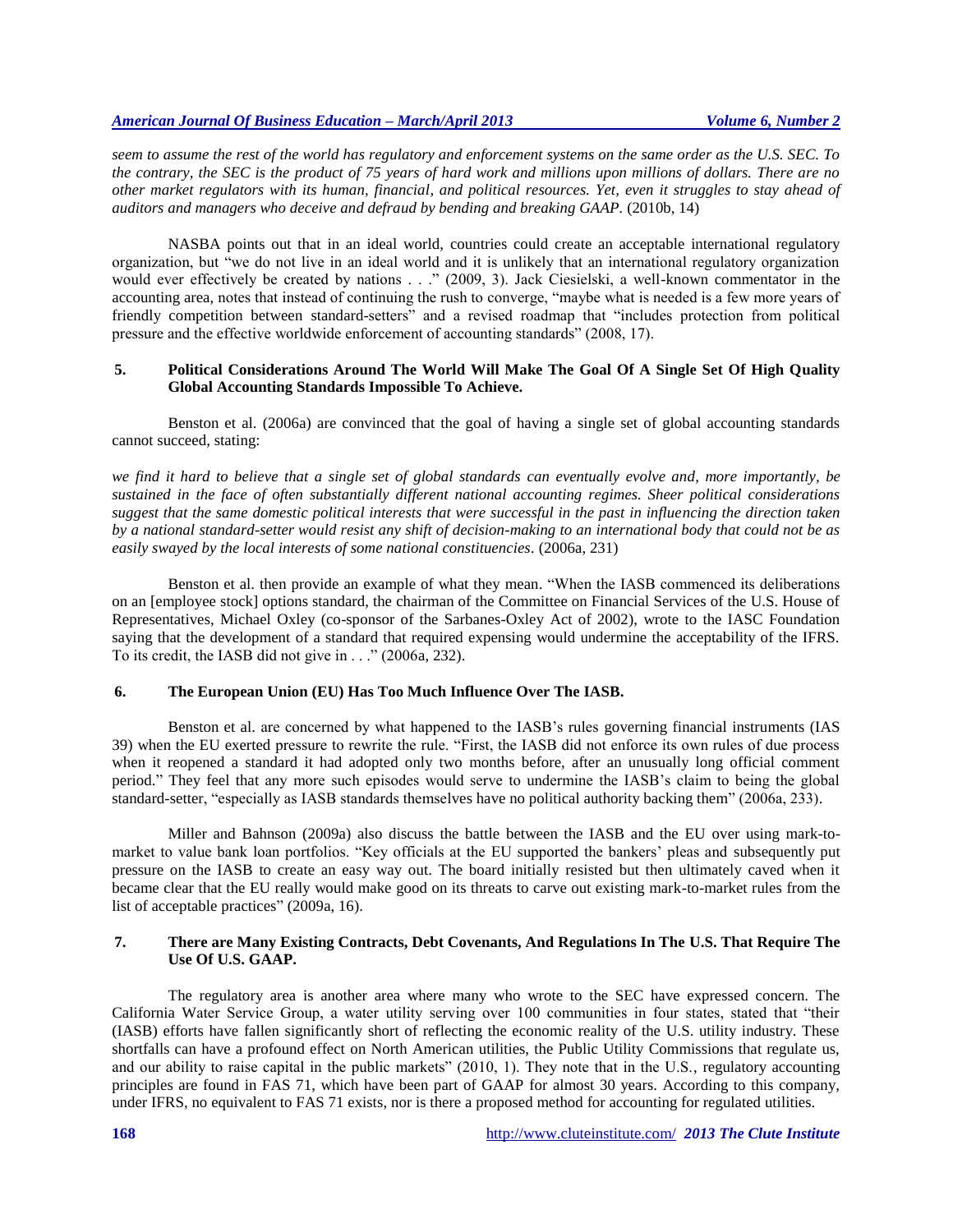The Financial Executives' Institute points out that "many contracts use definitions based on U.S. GAAP and specifically refer to U.S. GAAP for terminology and calculations. The FEI letter provides a list of regulatory bodies that "have specific U.S. GAAP language that would need to be addressed to avoid adverse unintended consequences" (2010, 2).

# **8. IFRS Does Not Allow The Use Of LIFO Which Could Be Very Costly For Some Companies Due To The IRS' LIFO Conformity Rule.**

The Business Roundtable notes that under IFRS, a company cannot use LIFO. Companies that could no longer use LIFO would face "considerable additional tax liability" and the Business Roundtable states that a "solution to the LIFO issue should be established prior to mandatory conversion to IFRS" (2009, 3).

ExxonMobil expressed its concern over the fact that IFRS does not allow the use of LIFO and warns that this is "another key impediment to broad-based U.S. issuer support for IFRS conversion" (2009, 3). The company's estimated tax liability would be in excess of \$4 billion if Exxon could not use LIFO (Spiceland, 411). Chevron (2009, 1) also expressed serious concern about the IFRS ban on the use of LIFO.

# **9. The Push For IFRS Is Not Coming From Investors And Financial Statement Users But From Statement Preparers And Auditors.**

M&B (2009b) state that the IASB is going to perpetuate a problem of accounting rules being written for the benefit of the profession and not for the users. They note that "the accounting profession has long used its political clout to focus on the supply side of financial reporting, meaning that standards are shaped to assuage preparers' and auditors' worries instead of serving statement users' information needs" (2009b, 14).

Many of the letters to the SEC regarding possible IFRS adoption express concern about the costs involved for the companies directly affected and for our society as a whole. Some of these letters explicitly, or by implication, note how much the Big 4 firms are likely to benefit from the imposition of such a cost burden. For example, Jack Ciesielski, in his letter for the Investors Technical Advisory Committee, notes that "due to their global reach, the most significant body of IFRS expertise lies in the Big Four auditing firms" (2009, 5). He goes on to note that these firms are "a group that this proposal would enormously benefit from a business standpoint", and he expresses the group's discomfort "with the additional monopoly status that this proposal's convergence approach would confer upon them" (2009, 5).

In its comment letter, NASBA notes that "companies that do not have IFRS expertise on staff would have to hire individuals, other than their auditors, to train their staff, at significant expense. Investors, financial analysts, bankers, and others would have to be trained by individuals familiar with IFRS or have to rely on continuing education courses - a burden for all" (2009, 7). It is likely most of this lucrative work would be done for corporations by a Big 4 firm that is not their auditor and much of the continuing education provided by the AICPA. The IMA makes this clear in its letter to the SEC when it states, "Most of the expertise within the U.S. currently resides within the major accounting firms . . ." and "The AICPA and other private companies have also developed, or are in the process of developing, comprehensive training on IFRS" (2009, 5). GE, which supports switching to IFRS, still notes that conversion "will cause significant internal resource constraints that would likely force some U.S. issuers to outsource important implementation steps to costly external service providers" (2009, 3).

## **10. The Immaturity Of IFRS And The Lack Of Proof That It Is Superior To U.S. GAAP**

ExxonMobil notes the principles-based nature of IFRS and views its "relative immaturity" as the basis for concern about its suitability for use in this country's regulatory and legal environments (2009, 1). Wal-Mart also questions "the maturity of IFRS as a global set of standards" (2009, 3).

McDonald's does not believe that mandatory use of IFRS is best for investors. "The Roadmap does not provide compelling arguments to support the conclusion that IFRS is better than U.S. GAAP and, in fact, puts forth a number of comments that would indicate that U.S. GAAP meets the needs of investors and issuers in the global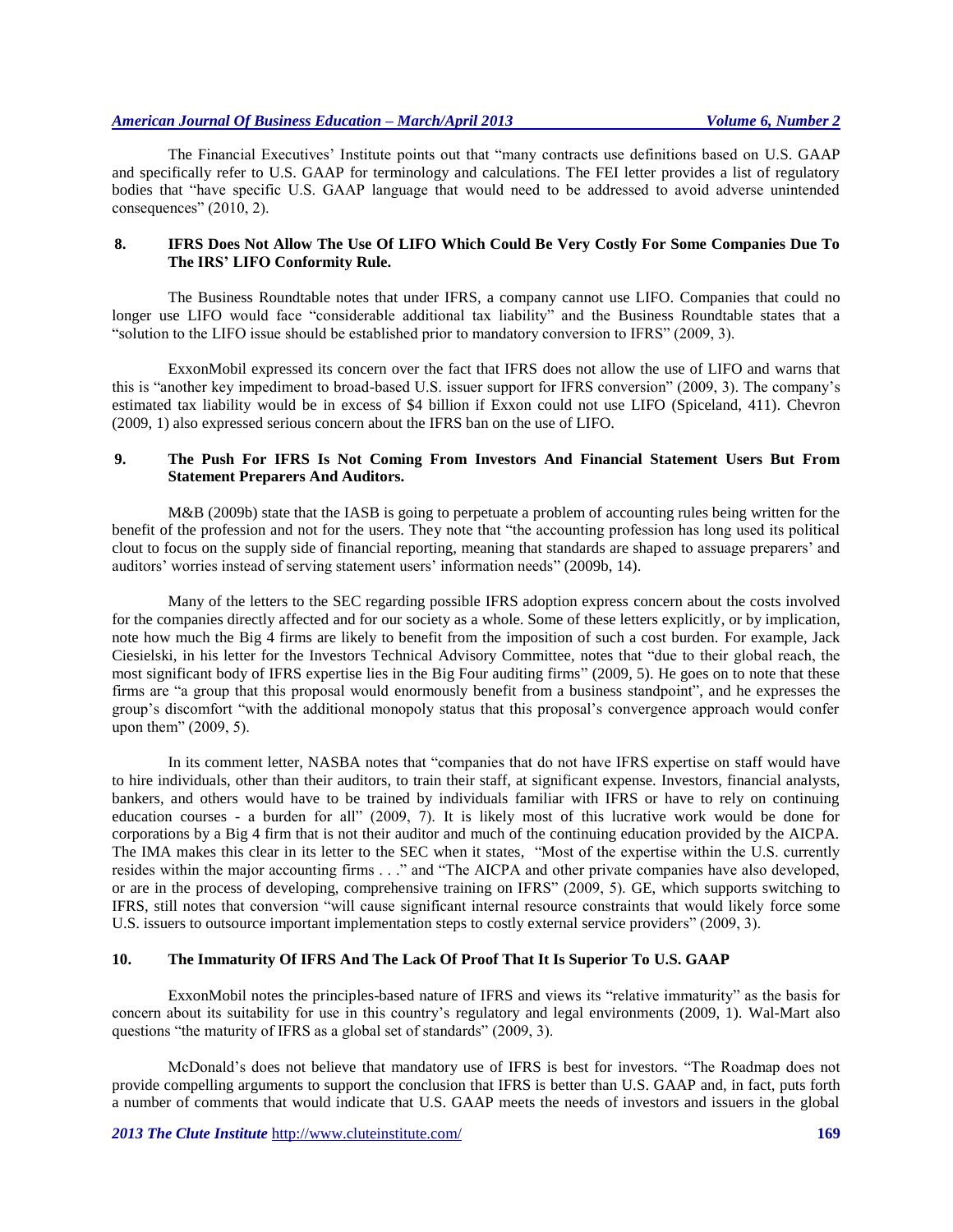markets that exist today" (2009, 1). ITAC states that the roadmap "does not establish that the current U.S. GAAP reporting system is inherently ineffective, uninformative, or otherwise flawed. Nor does it establish that IFRS is inherently superior to U.S. GAAP" (2009, 2).

Table 2 provides a summary of the ten arguments against IFRS adoption discussed in this section along with identification of those making each argument.

|    | Table 2: Summary Of Arguments Against Hrs Adoption                      |                                                   |  |  |  |  |  |
|----|-------------------------------------------------------------------------|---------------------------------------------------|--|--|--|--|--|
|    | <b>Arguments Against Adoption</b>                                       | <b>Parties Making The Arguments</b>               |  |  |  |  |  |
| 1. | The costs of switching to IFRS will be too great and it will exceed     | ExxonMobil, McDonald's, Chevron, Wal-Mart,        |  |  |  |  |  |
|    | any possible benefits.                                                  | New York State Society of CPAs, and David Reilly  |  |  |  |  |  |
| 2. | The funding of the IASB is provided by contributions which makes it     | NASBA, Miller and Bahnson, and McDonald's         |  |  |  |  |  |
|    | vulnerable to pressure and this arrangement violates Section 109 of     |                                                   |  |  |  |  |  |
|    | the Sarbanes-Oxley Act of 2002.                                         |                                                   |  |  |  |  |  |
| 3. | Having the IASB as a monopoly standard-setter will limit                | Shyam Sunder, Miller and Bahnson, and George      |  |  |  |  |  |
|    | experimentation and improvement in accounting standards.                | Benston et al.                                    |  |  |  |  |  |
| 4. | There are serious concerns about how the proper use of IFRS could       | Ray Ball, Miller and Bahnson, Riley, NASBA, and   |  |  |  |  |  |
|    | be enforced around the world in a consistent manner.                    | Jack Ciesielski                                   |  |  |  |  |  |
| 5. | Political considerations around the world will make the goal of a       | Benston et al.                                    |  |  |  |  |  |
|    | single set of global accounting standards impossible to achieve.        |                                                   |  |  |  |  |  |
| 6. | The European Union (EU) has too much influence over the IASB.           | Benston et al., and Miller and Bahnson            |  |  |  |  |  |
| 7. | There are many existing contracts, debt covenants, and regulations in   | California Water Service Group, and FEI           |  |  |  |  |  |
|    | the U.S. that require the use of U.S. GAAP.                             |                                                   |  |  |  |  |  |
| 8. | IFRS does not allow the use of LIFO and this could be very costly       | Business Roundtable, ExxonMobil, and Chevron      |  |  |  |  |  |
|    | for some companies due to the IRS' LIFO conformity rule.                |                                                   |  |  |  |  |  |
| 9. | The push for IFRS is not coming from investors and financial            | Miller and Bahnson, David Riley, Jack Ciesielski, |  |  |  |  |  |
|    | statement users but from statement preparers and auditors.              | NASBA, IMA, and GE                                |  |  |  |  |  |
|    | 10. The immaturity of IFRS and the lack of proof that it is superior to | ExxonMobil, Wal-Mart, and McDonald's, and         |  |  |  |  |  |
|    | U.S. GAAP.                                                              | <b>ITAC</b>                                       |  |  |  |  |  |

|  | <b>Table 2: Summary Of Arguments Against Ifrs Adoption</b> |  |  |  |
|--|------------------------------------------------------------|--|--|--|
|--|------------------------------------------------------------|--|--|--|

#### **THE SEC SHOWS ITS HAND**

While a formal decision on IFRS adoption is not expected until sometime in 2012, some indications of the direction that decision may take have emerged recently. The first hint came from the SEC's Deputy Chief Accountant, Paul A. Beswick, in a speech he gave at the AICPA National Conference on Current SEC and PCAOB Developments on December 6, 2010. Beswick coined a new term - "condorsement" - when he said, "So what would be a reasonable approach for the U.S.? In our October update, we highlighted that the majority of jurisdictions are following either a convergence or an endorsement approach. In my opinion, if the U.S. were to move to IFRS, somewhere in between could be the right approach. I will call it a "condorsement" approach. Yes, I admit I just made up a word." (2010, 2) Beswick then stated that "U.S. GAAP would continue to exist. The IASB and the FASB would finish the major projects in their MOU". He then sketched out a continuing role for the FASB as follows: "The FASB would work to converge existing U.S. GAAP to IFRS over a period of time for standards that are not on the IASB's agenda."  $(2010, 2)$ 

In an update of the work plan issued by the SEC's Office of the Chief Accountant on May 26, 2011, "Exploring a Possible Method of Incorporation", the staff notes (2011, 5) that countries that have adopted, or are planning on adopting IFRS, have taken one of two approaches. The first is to converge local standards with IFRS, but without a firm commitment to fully incorporate the standards as written by the IASB (the Convergence Approach). One country that follows this approach is the People's Republic of China. The second route is to have a form of local endorsement (the Endorsement Approach). The staff notes that a large number of countries, including those within the EU, appear to be following the second approach.

The staff concludes its document with a discussion of possible benefits and risks of the condorsement approach. This discussion makes it clear that the SEC staff is paying close attention to the concerns raised by many of the respondents about the use of U.S. GAAP in so many of our legal and regulatory environments. "This would be significant following a transition to IFRS because of the current prominence of U.S. GAAP references in U.S.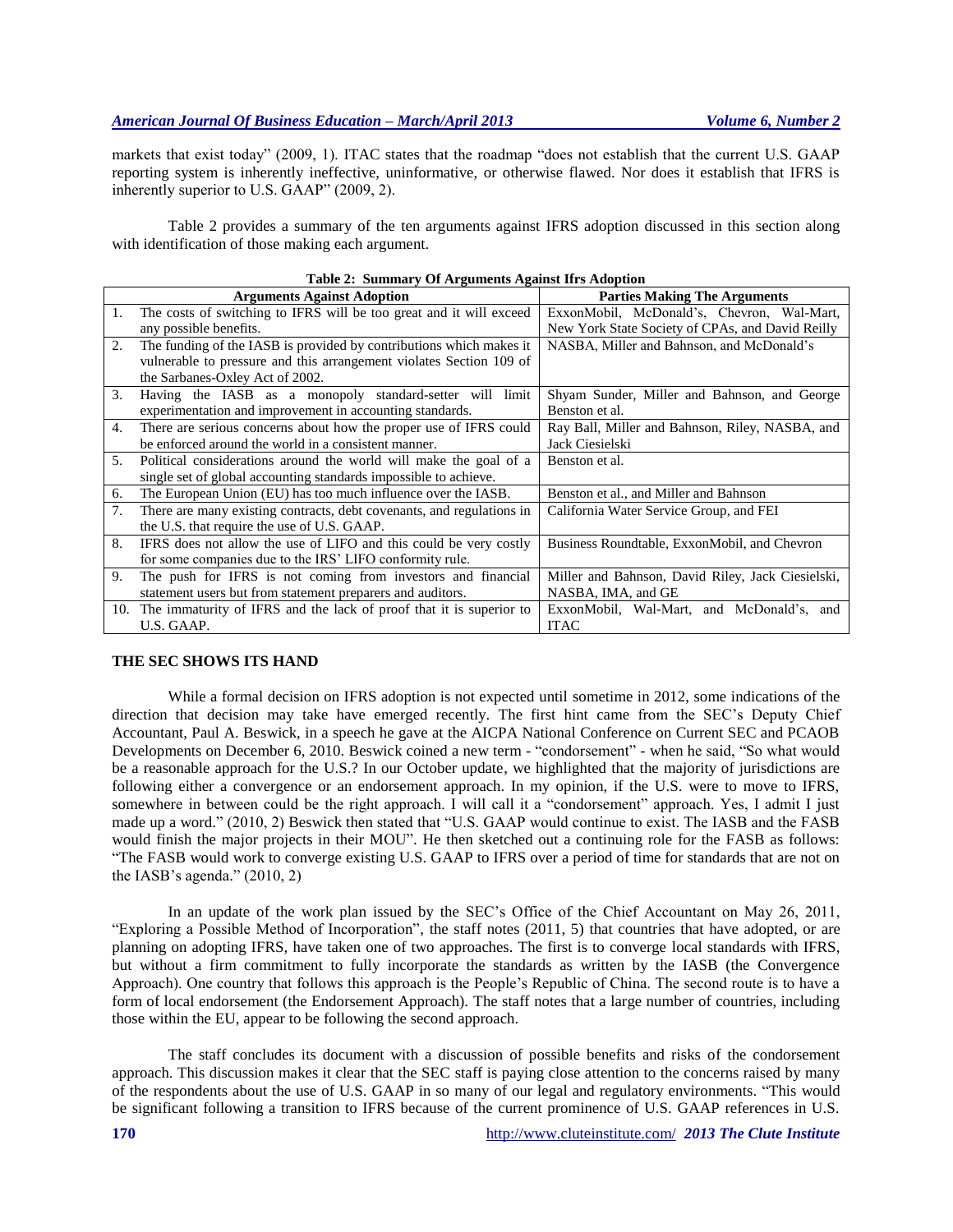laws, contractual documents, regulatory requirements and guidelines . . . By retaining U.S. GAAP as the basis of financial reporting for U.S. issuers, the complexities associated with changing all of these references to U.S. GAAP would be mitigated" (2011, 23).

In his comments to the SEC, Jack Ciesielski says the staff failed to address the following issue: "Is there a legal contradiction in using IFRS in the United States while funding the FASB as required by the Sarbanes-Oxley Act?" (2011, 2) He predicts that this approach would result in the U.S. producing its own national version of IFRS "to assure continued funding for the two standard-setters" (2011, 2).

In February 2012, the SEC's Chief Accountant, James Kroeker, speaking at an IFRS Advisory Council meeting, indicated that the staff would present its recommendations to the commissioners in a few months and that "the SEC has moved away from the term "condorsement" to describe a possible method for incorporation of IFRS, should it occur" (Tysiac, 1). Kroeker explained that the SEC is now "using the term "endorsement" to describe a system in which FASB would look at IFRS standards and consider how to implement and incorporate them in the United States" (Tysiac, 1). Kroeker noted that the term U.S. GAAP is embedded in various regulatory requirements and private party contracts, so moving away from that term is a big problem. He also stated that "if IFRS were adopted in the U.S., ultimate responsibility for financial reporting standards would rest with a U.S. authority" and that he prefers that the FASB assume that role (Tysiac, 2).

In July 2012, the SEC made public its Final Staff Report on IFRS. At over 140 pages, the report is a daunting read, but fortunately Floyd Norris covered quite well in *The New York Times*. As his articles ("S.E.C. Wary on Global Accounting Standards" and "Accounting Détente Delayed") indicate, the probability of the SEC requiring its registrants to adopt IFRS anytime soon is now quite low. Norris notes that the staff acknowledged that IFRS is perceived to meet the criterion of being high quality standards but that adopting them here is "not supported by the vast majority of participants in the U.S. capital markets" (2012a, C1). The staff was also influenced by the fact that "many domestic companies voiced fears about the cost of making changes" (2012a, C2). Norris notes that even the EU - the most enthusiastic supporter of IFRS - has adopted some of the rules with carve-outs and exceptions, and the staff expressed its concern that "there was diversity in the way the standards were applied in different countries, even when the rules were identical" (2012a, C2). Their concern echoes the questions raised earlier in this paper about the illusion of comparability that everyone adopting IFRS will bring.

In the second of the articles by Norris, with more time to read the entire report and observe some reaction to it, he makes things clear when he states "American GAAP will not be replaced by international rules" (2012b, C3). It now appears that the FASB will remain in place, with part of its job being to endorse, or not, new international standards before they can be incorporated into GAAP. This outcome has to be viewed as a major defeat for the chief proponents of U.S. adoption of IFRS, the Big 4 CPA firms. The SEC staff is still very concerned about the lack of an independent and dependable funding source for the IASB and even notes that "the staff's most significant concern about the funding approach is the continued reliance on the large public accounting firms to provide funds to the IASB" (SEC, 2012, 6). So, while some of us question the Big 4's support for IFRS because of their self-interest in the lucrative consulting opportunities IFRS adoption would create, it appears the SEC is even more concerned about these firms being able to have too much influence over the writing of the rules by the IASB. Thanks to the funding mechanism included in the Sarbanes-Oxley Act, these firms no longer have that level of influence over how the FASB writes its rules.

# **NEED FOR MORE CRITICAL THINKING AND LESS EPHASIS ON RULES**

No matter how the SEC decides the IFRS adoption issue, teaching financial accounting courses, especially intermediate accounting, is going to be more challenging in the future. Thanks to the convergence efforts of the FASB and IASB, many changes in many complex topics have occurred or are likely to occur soon. (See the Projects section of FASB's website for details at<http://www.fasb.org/jsp/FASB/Page/SectionPage&cid=1218220137074>.)

Despite the convergence efforts, differences between U.S. GAAP and IFRS remain. Even if the SEC does fully adopt IFRS for its registrants, most of the several million non-registrant business entities will continue to use U.S. GAAP. If accounting educators keep their current teaching model with its emphasis on rules and procedures,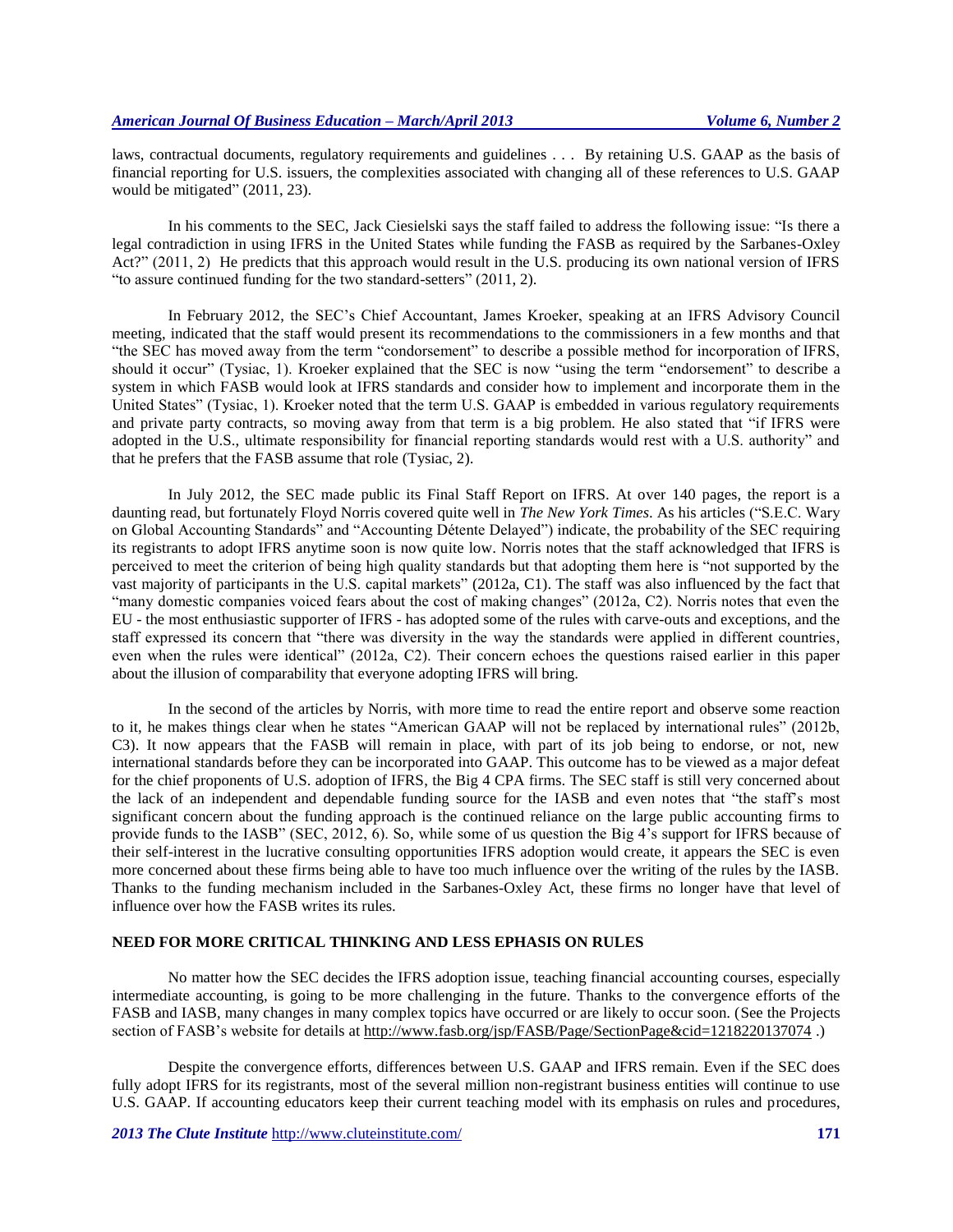they will need to add several more courses to the financial accounting sequence. Given the continuing shortage of Ph.D.-qualified accounting faculty and the upcoming surge of retirements, such an increase does not seem practical. [For the dimensions of the seriousness of the faculty shortage, see Plumlee et al. (2006), AAA/APLG (2005), Ruff et. al. (2009), and Scott (2009).] Therefore, what can accounting educators do?

Someone who has given this problem a lot of thought is both an accounting professor and a former member of the IASB - Dr. Mary Barth. She notes that accounting educators need to prepare their students for the world they will live in. She states that recognizing this future implies "increasing the focus on *teaching the concepts* (emphasis added) that underlie financial reporting and how to make judgments consistent with those concepts and helping to dispel common misunderstandings about the concepts . . ." (2008, 1163). Speaking of the two boards' conceptual frameworks as one, she expresses her belief that "Financial reporting education should begin with the concepts in the framework. Although the conceptual framework changes over time, it does so much less frequently than standards do. Thus, students who understand the conceptual framework will have knowledge that is more enduring" (2008, 1163-1164).

Barth notes that accounting instructors "also need to teach accounting students how to make judgments. Despite the appearance of precision in financial statements, students must understand that financial reporting is replete with judgments. Students often are surprised that, in many situations, there is no single answer. With the expansion of principles-based standards, the number of such situations is likely to increase" (2008, 1165).

Sunder (2009) also discusses the implications for accounting education. Noting the dramatic expansion in recent years of the authoritative accounting standards, he observes that accounting instructors have placed too much emphasis on memorization of written rules. "With the accounting standards written by the FASB being granted a monopoly status for public companies, intermediate accounting classes have moved toward focusing on line-andverse application of those standards and not on critical examination of the merits of alternative accounting treatments for various classes of transactions." (2009, 108) Much like Barth, Sunder sees a better direction for accounting education:

*We could follow the example of law schools and consider moving the accounting educational system in the direction of teaching general principles and higher-level non-routine skills that are largely independent of the specifics of the standards issued . . . Students educated in such a higher-level system of education will have developed the powers of abstraction and independent critical thinking that would allow them to adjust to changes in standards and apply them to specific transactions using judgment developed through education in general principles.* (2009, 109)

Carmona and Trombetta (2010) make it clear that EU adoption of IFRS "did not produce a common set of 'European' accounting standards across EU state members but rather the cohabitation between a set of 'international' standards and a variety of 'national' standards. Although national accounting standards have converged in the recent past to IAS/IFRS, they are still not fully equivalent across countries and European accountants have to adapt to this diversity" (2010, 2).

They describe an approach in which "educators address possible alternative solutions to the specific accounting problem and identify which is/are consistent with current regulatory guidance. In this respect . . . the sequence of addressing first the conceptual and theoretical structure of the accounting issue, followed by the solutions established by each regulator, follow naturally" (2010, 4). Noting, as did Barth, that professional judgment is so essential for accountants and auditors to do their jobs, they suggest that "the mechanical application of rules and diligent completion of box ticking may be replaced by careful analysis of the economics and strategic underpinnings of the transaction" (2010, 4).

## **A PROPOSAL FOR FUTURE CURRICULA**

Accounting instructors will need to incorporate IFRS in the financial accounting principles course in some way. While the majority of students in those classes are not accounting majors, they still need to be aware of the global nature of financial reporting. Several financial accounting textbooks already have incorporated discussions of IFRS in many of the chapters.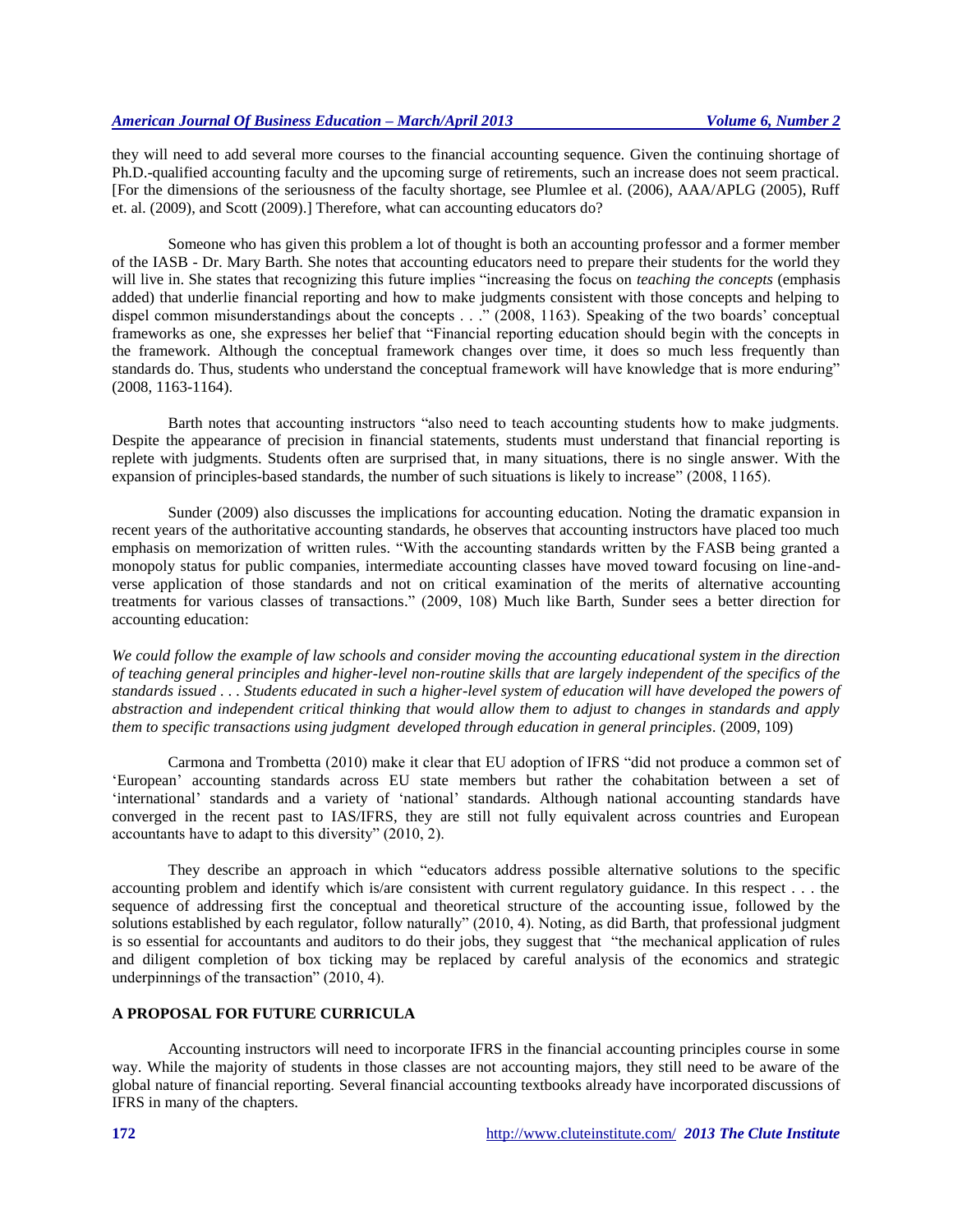Our major concern is the financial accounting courses within the accounting major - the required courses for intermediate and advanced and any elective courses in financial accounting, such as international accounting or senior seminars. We do not comment on other areas of accounting, including managerial, cost, tax or auditing, though some (albeit minor) adjustments may be necessary in those courses as well.

We propose that the first course after completion of the introductory financial and managerial sequence should be a financial accounting and reporting concepts course that takes an approach that Tweedie, Barth and Sunder advocate (see above). This course would not use exercises or problems for homework or on exams. The students would read, discuss, and write about accounting. Course materials should include the conceptual frameworks of the FASB and the IASB, along with books and articles dealing with basic accounting theory. Instructors would devote time to broad topics that have provoked controversy and disagreement, e.g. fair value vs. historical cost, balance sheet emphasis vs. income statement emphasis, and earnings management. As part of the coverage of fair value, accounting educators could expose students to the use of present value concepts in the context of financial accounting.

The AAA committee reports that often appear in *Accounting Horizons* are an excellent source of material for a theory course. For example, instructors could use the Financial Accounting Standards Committee (FASC) report on financial reporting standards published in September 2010 to help students see that some of the positions taken by FASB and IASB on fundamental conceptual issues are not the only ways to view these issues. For example, the report provides strong support for historical cost accounting and raises serious concerns about the use of fair values in financial reporting. The FASC warns that "If fair market valuation is to be applied, at a minimum, the market in question must be liquid and reliable" and that "these approaches tend to degenerate into easy-tomanipulate versions of mark-to-market accounting" (2010, 476). The committee notes "the apparent balance sheet (asset and liability measurement) approach in the FASB-IASB conceptual framework discussion" (2010, 482), but offers the contrasting view of "the income statement as the centerpiece in financial reporting" (2010, 477). Having students read the conceptual framework documents, along with material like this FASC report, initially may be confusing for them and create discomfort for those who just want to learn the rules. In the long term, it should help foster a healthy skepticism about accounting rules.

Students would learn about the roles played by the SEC, the FASB and its predecessors, and the IASB and its predecessor in the development of financial reporting. Accounting instructors would describe the political nature of standard setting by studying the difficulties faced by standard-setters in dealing with such issues as oil and gas/successful efforts, employee stock options, and fair value for financial instruments. Instructors would use various standards as examples to help students understand what is meant by principles-based and rules-based standard setting.

This course also would be the ideal place for students to learn how to use the FASB's Codification Research System for examining accounting issues. The work that students do in this theory class would help to develop their critical reading and thinking skills, their communication skills, and their judgment in an accounting context.

Ideally, students would read challenging material and then build on that reading and the related class lectures and discussions by responding to thought-provoking essay questions and case studies. Some of the cases would involve recently issued corporate financial statements, with a mix of IFRS and U.S. GAAP presentations. Other cases should involve specific accounting issues with no obvious solutions so as to develop their tolerance for ambiguity. These cases would require that students use the FASB's Codification and IFRS in search of workable solutions. The students would have to propose a solution and then defend it.

Inevitably, instructors will need text materials in addition to the pronouncements embodied in the Codification. International accounting textbooks are doing some of what we have envisioned (see Godfrey et al., *Accounting Theory,* and Deegan and Unerman, *Financial Accounting Theory*). The KPMG Student Materials and the Deloitte Trueblood Accounting & Auditing Case Study Series (see [http://www.deloitte.com/us/truebloodcases\)](http://www.deloitte.com/us/truebloodcases) are both excellent sources of cases. (The website provides access to the cases, but instructors must obtain permission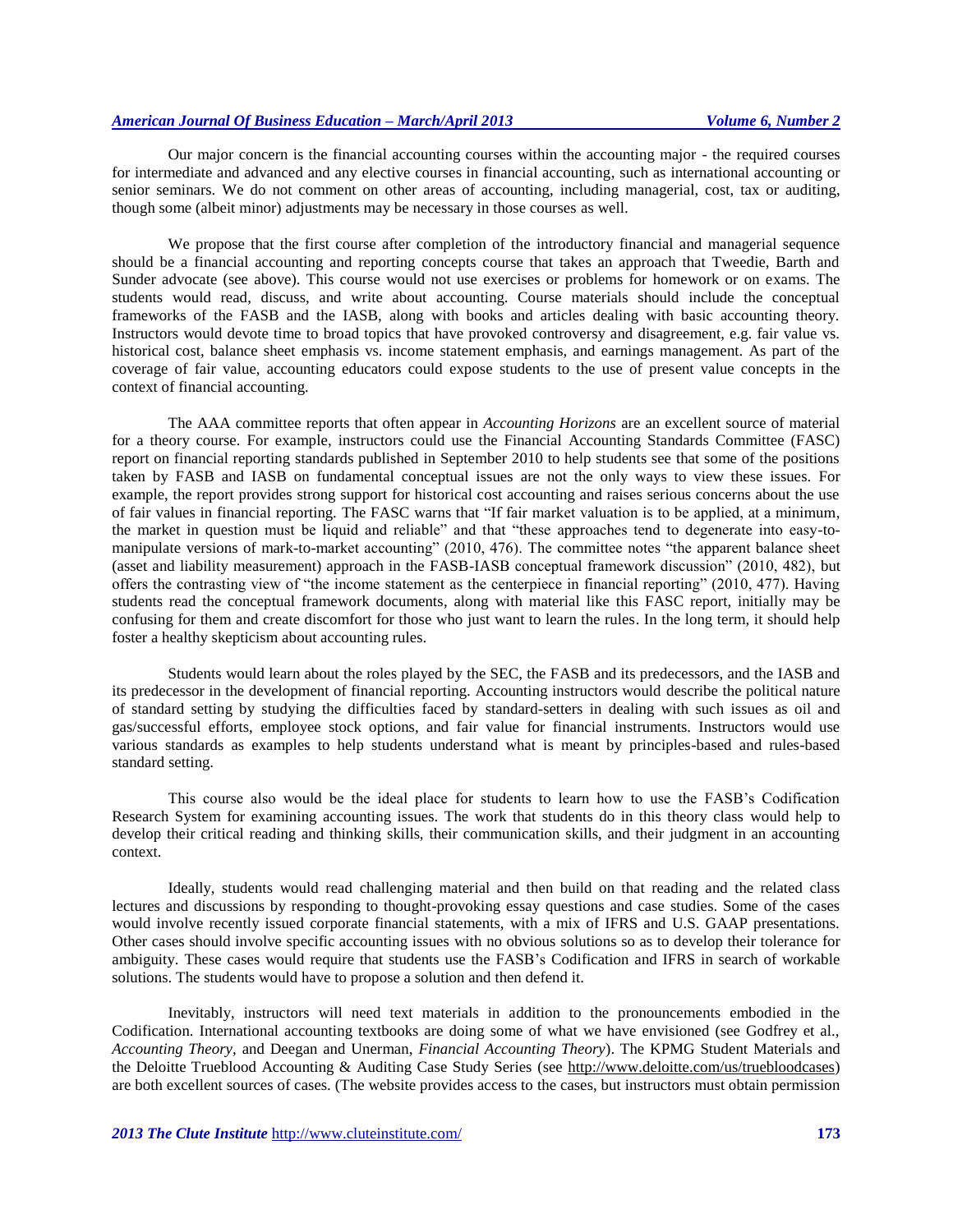from Deloitte & Touche to gain access to the solutions.) In the past, textbook publishers offered books consisting of interesting and challenging accounting cases, and we hope that supply will respond to a renewed demand.

Once students complete the theory course and the cycle review, they would then complete the required financial accounting and reporting courses. Preparation of financial statements would be a major focus of these courses. Instructors would design the courses in much the same way that Intermediate and Advanced Accounting courses are designed now, with the coverage of the components of the financial statements. Perhaps there could be two courses whose content varies over time, with priority given to topics that best illustrate the concepts learned in the first course. The focus of these courses should not be exclusively on procedures. A portion of the assignments could be case analysis and open-ended essay questions since the students will have encountered that type of material before.

We raised several issues about curriculum and staffing earlier in this paper. Certainly the reactions to those issues will vary across academic institutions and their missions. However, we believe the emphasis on concepts and critical thinking will reduce the need for more credits or courses. We also expect that each institution will appreciate their staffing needs and make adjustments that fit their circumstances.

# **CONCLUDING REMARKS**

We hope that the SEC leaves the FASB in place and continues to require U.S. publicly-held corporations to base their financial statements on U.S. GAAP. Perhaps the SEC can give some of the multinationals, such as GE and IBM who seem to prefer IFRS, the option to use it for their reporting in this country. However, the Commission should hold them to the same standard as foreign corporations filing with the SEC and have them apply IFRS exactly as it is written by the IASB.

Instead of reacting to the possible adoption of IFRS by the SEC as a reason for accounting instructors to panic, they can view the IFRS "invasion" as an opportunity for healthy change in how accounting educators teach financial accounting for their majors. If we help students learn the basic concepts that underlie high-quality financial reporting, they should have no problem mastering whatever sets of rules they encounter. We must remember that it is our job to educate and not our job to train. We can leave the training to the CPA firms and other organizations that will employ our students after they graduate from our programs.

## **AUTHOR INFORMATION**

**Alan A. Cherry**, Ph.D., has been a professor of accounting at Loyola Marymount University for 30 years. His primary teaching areas are introductory financial and intermediate accounting. He has published articles in various journals, mostly in the accounting education area along with two case studies of the 1990s financial reporting fraud at Sunbeam. He previously taught at the University of Southern California and the University of Maryland, College Park. He received his doctorate in accounting from UCLA in 1978, an MS in AIS from UCLA in 1972, and a BBA in accounting from Baruch College of CUNY in 1970. Preferred email address: [acherry@lmu.edu](mailto:acherry@lmu.edu) (Corresponding author)

**Bill N. Schwartz**, Ph.D., CPA, is a retired accounting professor. He earned his doctorate at UCLA in 1978. He served on the faculties of Arizona State University, Temple University, Virginia Commonwealth University (where he also served as Department Chair), Indiana University—South Bend (where he served as Dean of the School of Business), and Stevens Institute of Technology (as Distinguished Affiliate Professor). He is a past Chair of the Teaching and Curriculum Section of the American Accounting Association. He is currently a visiting faculty member at the Swiss Business School in Zurich, Switzerland. Preferred email address: [bschwartz0109@nj.rr.com](mailto:bschwartz0109@nj.rr.com)

#### **REFERENCES**

1. American Accounting Association (AAA) and the Accounting Programs Leadership Group (APLG). 2005. Report of the Ad Hoc Committee to Assess the Supply and Demand for Accounting Ph.D.s. December 7.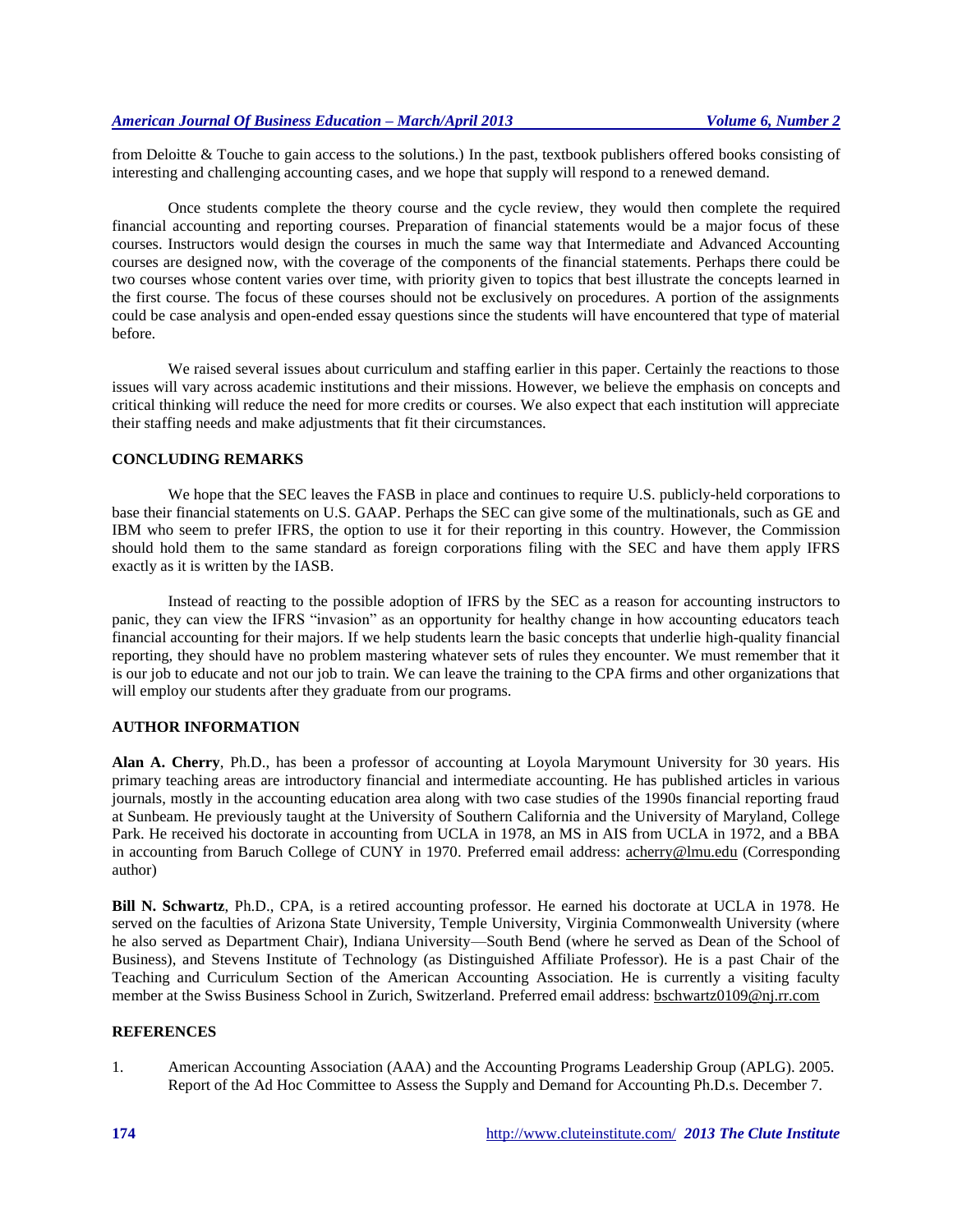- 2. AAA Financial Reporting Policy Committee of the Financial and Reporting Section of the AAA. 2010. Response to the SEC's Proposed Rule—Roadmap for the Potential Use of Financial Statements Prepared in Accordance with International Financial Reporting Standards (IFRS) by U.S. Issuers. *Accounting Horizons* 24 (1): 117-128.
- 3. AAA Financial Accounting Standards Committee (AAA FASC). 2010. A Framework for Financial Reporting Standards: Issues and a Suggested Model. *Accounting Horizons* 24 (3): 471-485.
- 4. Ball, R. 2006. International Financial Reporting Standards (IFRS): pros and cons for investors. *Accounting and Business Research* 36: (Special Issue: International Accounting Policy Forum): 5-27.
- 5. Barth, M. 2008. Global Financial Reporting: Implications for U.S. Academics. *The Accounting Review* 83 (5): 1159-1179.
- 6. Benston, G. J., M. Bromwich, R. E. Litan, and A. Wagenhofer. 2006a. *Worldwide Financial Reporting: The Development and Future of Accounting Standards*. Oxford, U.K.: Oxford University Press.
- 7. Benston, G. J., M. Bromwich, and A. Wagenhofer. 2006b. Principles- Versus Rules-Based Accounting Standards: The FASB's Standard Setting Strategy. *Abacus* 42 (2): 165-188.
- 8. Beswick, Paul A. 2010. Remarks before the 2010 AICPA National Conference on Current SEC and PCAOB Developments. December 6. Available at <http://www.sec.gov/news/speech/2010/spch120610pab.htm>
- 9. Carmona, S. and M. Trombetta. 2010. The IASB and FASB convergence process and the need for 'concept-based' accounting teaching. *Advances in Accounting incorporating Advances in International Accounting* 26: 1-5.
- 10. Ciesielski, J. 2008. Put the brakes on convergence before it is too late. *Financial Times*. London, U.K.: Oct. 30, 2008: 17.
- 11. Deegan, C. and Unerman, J. *Financial Accounting Theory*, European Edition, McGraw-Hill, 2006.
- 12. Deloitte Trueblood Accounting & Auditing Case Study Series<http://www.deloitte.com/us/truebloodcases>
- 13. Godfrey, J. Hodgson, A.,Tarca, A., Hamilton, J., and Holmes S. *Accounting Theory*, 7<sup>th</sup> edition, John Wiley & Sons, 2010**.**
- 14. Hail, L., C. Leuz, and P. Wysocki. 2009. Global Accounting Convergence and the Potential Adoption of IFRS by the United States: An Analysis of Economic and Policy Factors. Available at http:/ssrn.com/abstract=1357331
- 15. International Accounting Standards Committee (IASB). 2003. Accounting for Leases. International Accounting Standard No. 17, as amended effective 2005.
- 16. Kieso, D. E., J. J. Weygandt, and T. D. Warfield. 2011. *Intermediate Accounting: IFRS Edition*. Hoboken, N.J.: John Wiley & Sons, Inc.
- 17. Miller, P. B. W. and P R. Bahnson. 2009a. The spirit of accounting: Rethinking the rush toward convergence. *Accounting Today* 23 (5): 14-16.
- 18. \_\_\_\_\_. 2009b. The spirit of accounting: The AICPA and G-20 on convergence: Lots of supply, not much demand. *Accounting Today* 23 (18): 14-16.
- 19. \_\_\_\_\_. 2010a. The spirit of accounting: It's principles *and* rules, not principles *or* rules. *Accounting Today* 24 (1): 12-13, 16.
- 20. \_\_\_\_\_. 2010b. The spirit of accounting: Be careful when you wish for uniform global standards. *Accounting Today* 24 (6): 14-15, 18.
- 21. Norris, Floyd. 2012a. S.E.C. Wary on Global Accounting Standard. *The New York Times*. July 14, 2012. 22. \_\_\_\_\_. 2012b. Accounting Détente Delayed. *The New York Times*. July 19, 2012.
- 23. Plumlee, R. D., S. J. Kachelmeir, S. A. Madeo, J. H. Pratt, and G. Krull. 2006. Assessing the Shortage of Accounting Faculty. *Issues in Accounting Education* 21 (2): 113-125.
- 24. PriceWaterhouseCoopers. 2010. IFRS adoption by country. Available at [www.pwc.com](http://www.pwc.com/)
- 25. Reilly, David. 2011. Convergence Flaws. Presented at the AAA FARS Mid-Year Meeting, Tampa, Florida, Jan. 29.
- 26. Ruff, M., J. C. Thibodeau, and J. C. Bedard. 2009. A Profession's Response to a Looming Shortage: Closing the Gap in the Supply of Accounting Faculty. *Journal of Accountancy* 207 (3): 36-41.
- 27. Scott, K. 2009. Addressing the Shortage of Accounting Ph.D. Faculty. *Washington CPA* November/December 2009.